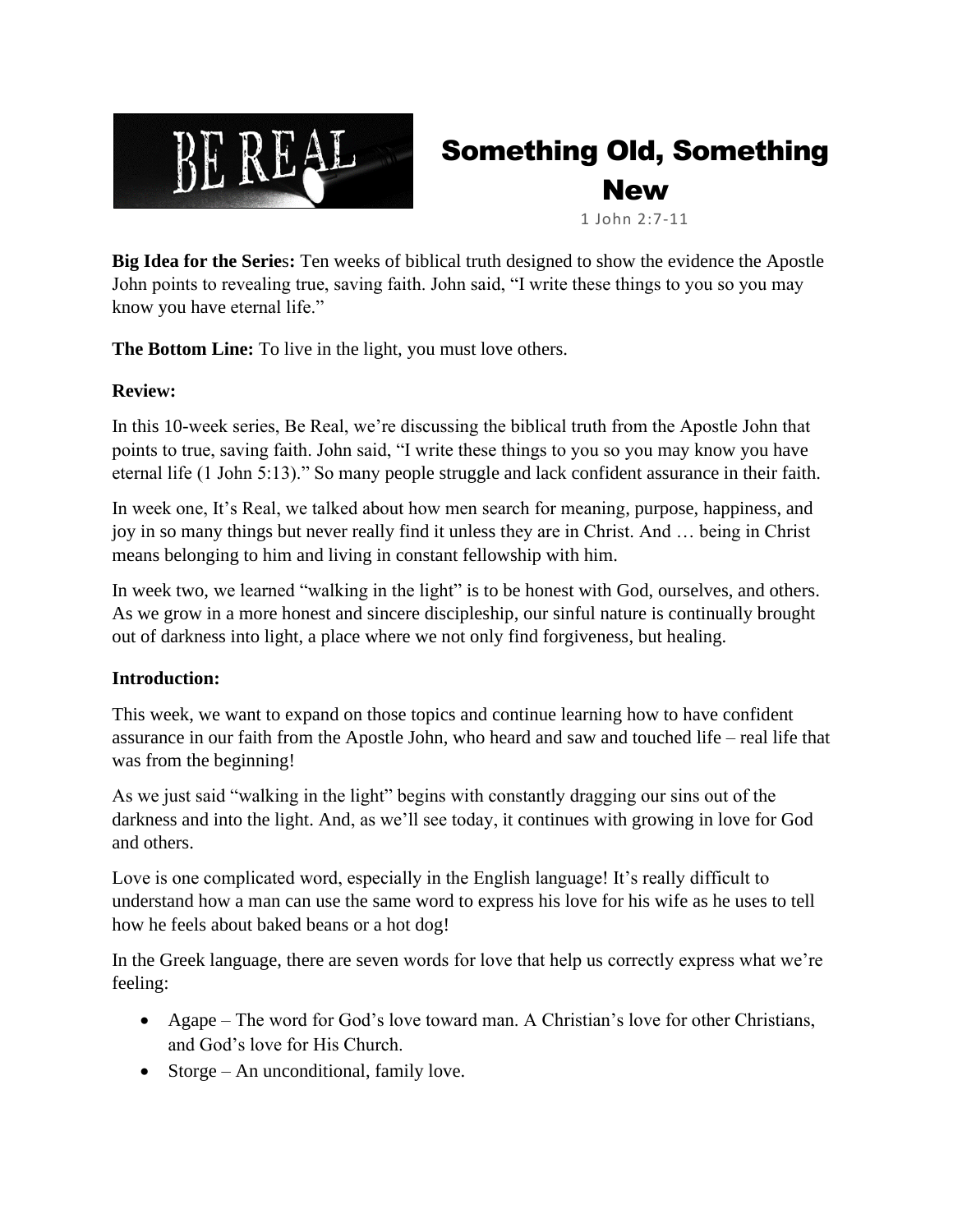- Philia The love expressed in a deep, intimate friendship. It's not quite as profound or divine as agape.
- Pragma A committed, companionate love.
- Ludus A playful, flirtatious love.
- Eros A romantic, passionate love.
- Philautia Self-love, proud, arrogant, boastful love of self.

The highest form of love is agape. Agape love changes our hearts. It drives and shapes our Christian faith.

*Agape* is required for every Jesus follower, and we cannot grow in our faith or be confident in our faith without *agape.* Let's spend some time in today's message hearing from John on this subject.

Read: 1 John 2:7-11.

Which is it? Old or new? This seems to be a contradiction, doesn't it?

The reality is agape love/Christian love, according to the Apostle, is both old and new.

If we look at the language again in the Greek, it helps us answer the dilemma or what seems to be a contradiction.

The Greeks have two different words for "new." One means "new in time," and the other means "new in quality."

The best way to think of this is by using our English words, *recent* and *fresh*. *Recent* means "new in time," *fresh* means "new in character."

The commandment to love one another is not new in time, but it is "fresh" or new in character.

#### **What is love? What is agape?**

The Apostle Paul helps us out here.

Read 1 Corinthians 13:1-8.

#### **Jesus is the great example of agape.**

Read John 15:13.

But Jesus died not only for His friends, but also for His enemies. In fact, as they crucified Him, He prayed for them: "Father, forgive them, for they know not what they do."

#### **Conclusion:**

You see, to walk in the light as Pastor Matt said last week, you must be honest with God, others, and yourself about your sin. You must constantly drag it out of the darkness and into the light.